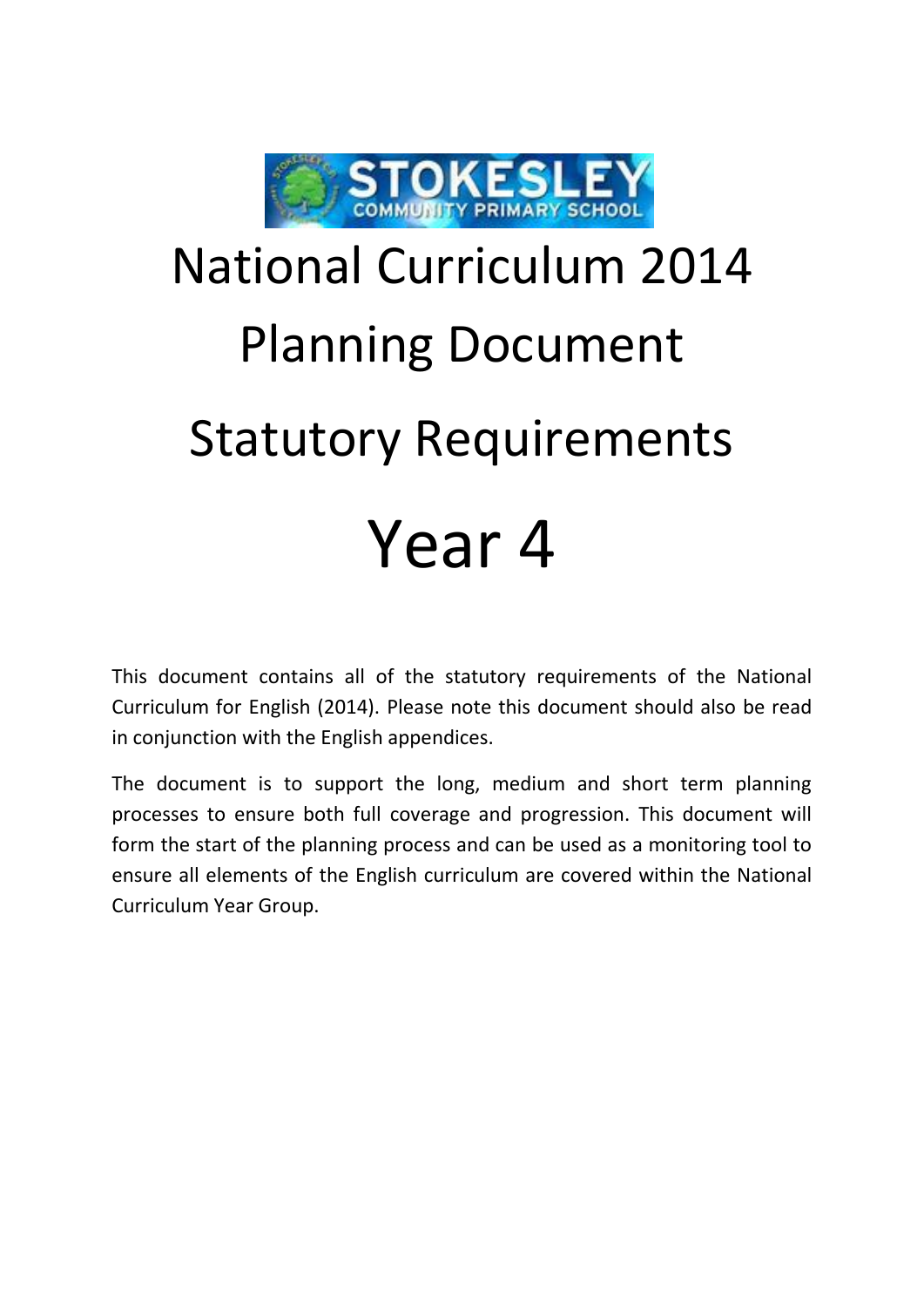| <b>ENGLISH</b>                                                                                                                                                                                                                                                                                                                                                                              |                                                                                                                                                                                                                                                                                                                                                                                                                           |                                                                                                                                                                                                                                                                                                                                                                                                                                                                                                                                                                                                                                                                                                       |                                                                                                                                                                                                                                                                                                                                                                                                                                                                                                                                                                                                                                                                                                                        |                                                                                                                                                                                                                                                                                                                                                                                                                                                                |                                                                                                                                                                                                                                                                                                                                                                                                                                                                                                                                                                                       |                                                                                                                                                                                                                                                                                                                                                                                                                                                                                                                                                                                                                                                                   |  |
|---------------------------------------------------------------------------------------------------------------------------------------------------------------------------------------------------------------------------------------------------------------------------------------------------------------------------------------------------------------------------------------------|---------------------------------------------------------------------------------------------------------------------------------------------------------------------------------------------------------------------------------------------------------------------------------------------------------------------------------------------------------------------------------------------------------------------------|-------------------------------------------------------------------------------------------------------------------------------------------------------------------------------------------------------------------------------------------------------------------------------------------------------------------------------------------------------------------------------------------------------------------------------------------------------------------------------------------------------------------------------------------------------------------------------------------------------------------------------------------------------------------------------------------------------|------------------------------------------------------------------------------------------------------------------------------------------------------------------------------------------------------------------------------------------------------------------------------------------------------------------------------------------------------------------------------------------------------------------------------------------------------------------------------------------------------------------------------------------------------------------------------------------------------------------------------------------------------------------------------------------------------------------------|----------------------------------------------------------------------------------------------------------------------------------------------------------------------------------------------------------------------------------------------------------------------------------------------------------------------------------------------------------------------------------------------------------------------------------------------------------------|---------------------------------------------------------------------------------------------------------------------------------------------------------------------------------------------------------------------------------------------------------------------------------------------------------------------------------------------------------------------------------------------------------------------------------------------------------------------------------------------------------------------------------------------------------------------------------------|-------------------------------------------------------------------------------------------------------------------------------------------------------------------------------------------------------------------------------------------------------------------------------------------------------------------------------------------------------------------------------------------------------------------------------------------------------------------------------------------------------------------------------------------------------------------------------------------------------------------------------------------------------------------|--|
| Spoken<br>Word                                                                                                                                                                                                                                                                                                                                                                              | Word<br>Reading                                                                                                                                                                                                                                                                                                                                                                                                           | Comprehension                                                                                                                                                                                                                                                                                                                                                                                                                                                                                                                                                                                                                                                                                         | Writing - transcription                                                                                                                                                                                                                                                                                                                                                                                                                                                                                                                                                                                                                                                                                                | Writing $-$<br>Handwriting                                                                                                                                                                                                                                                                                                                                                                                                                                     | Writing - Composition                                                                                                                                                                                                                                                                                                                                                                                                                                                                                                                                                                 | Writing - Grammar,<br>Vocabulary and<br>Punctuation                                                                                                                                                                                                                                                                                                                                                                                                                                                                                                                                                                                                               |  |
| Pupils should be<br>taught to:<br>listen and<br>respond<br>appropriat<br>ely to<br>adults<br>and their<br>peers<br>ask<br>a.<br>relevant<br>questions<br>to extend<br>their<br>understan<br>ding and<br>knowledg<br>e<br>m.<br>use<br>relevant<br>strategies<br>to build<br>their<br>vocabular<br>y<br>articulate<br>and justify<br>answers,<br>argument<br>s and<br>opinions<br>give well- | Pupils should be<br>taught to:<br>apply their<br>growing<br>knowledge<br>of root<br>words.<br>prefixes<br>and<br>suffixes<br>(etymology<br>and<br>morpholog<br>v) as listed<br>in English<br>Appendix<br>1, both to<br>read aloud<br>and to<br>understand<br>the<br>meaning of<br>new words<br>they meet<br>read<br>further<br>exception<br>words,<br>noting the<br>unusual<br>correspond<br>ences<br>between<br>spelling | Pupils should be taught to:<br>×<br>develop positive attitudes<br>to reading and<br>understanding of what<br>they read by:<br>$\alpha$<br>listening to and<br>discussing a wide<br>range of fiction,<br>poetry, plays,<br>non-fiction and<br>reference books<br>or textbooks<br>reading books<br>that are structured<br>in different ways<br>and reading for a<br>range of purposes<br>using dictionaries<br>$\blacksquare$<br>to check the<br>meaning of words<br>that they have<br>read<br>increasing their<br>familiarity with a<br>wide range of<br>books, including<br>fairy stories,<br>myths and<br>legends, and<br>retelling some of<br>these orally<br>identifying themes<br>and conventions | <b>Spelling (see English</b><br><b>Appendix 1)</b><br>Pupils should be taught to:<br>use further prefixes and<br>suffixes and understand<br>how to add them (English<br>Appendix 1)<br>spell further homophones<br>spell words that are often<br>misspelt (English Appendix<br>1)<br>place the possessive<br>apostrophe accurately in<br>words with regular plurals<br>[for example, girls', boys']<br>and in words with irregular<br>plurals [for example,<br>children's]<br>use the first two or three<br>letters of a word to check its<br>spelling in a dictionary<br>write from memory simple<br>$\blacksquare$<br>sentences, dictated by the<br>teacher, that include words<br>and punctuation taught so<br>far. | Pupils should be<br>taught to:<br>×.<br>use the<br>diagonal<br>and<br>horizontal<br>strokes that<br>are needed<br>to join<br>letters and<br>understand<br>which<br>letters,<br>when<br>adjacent to<br>one<br>another, are<br>best left<br>unjoined<br>increase the<br>legibility,<br>consistency<br>and quality<br>of their<br>handwriting<br>[for<br>example, by<br>ensuring<br>that the<br>downstroke<br>s of letters<br>are parallel<br>and<br>equidistant; | Pupils should be taught to:<br>٠<br>plan their writing by:<br>discussing writing<br>similar to that<br>which they are<br>planning to write<br>in order to<br>understand and<br>learn from its<br>structure,<br>vocabulary and<br>grammar<br>discussing and<br>recording ideas<br>$\mathbf{r}$<br>draft and write by:<br>composing and<br>rehearsing<br>sentences orally<br>(including<br>dialogue),<br>progressively<br>building a varied<br>and rich<br>vocabulary and<br>an increasing<br>range of<br>sentence<br>structures<br>(English<br>Appendix 2)<br>organising<br>paragraphs | Pupils should be taught to:<br>develop their understanding<br>of the concepts set out in<br>English Appendix 2 by:<br>extending the range<br>of sentences with<br>more than one<br>clause by using a<br>wider range of<br>conjunctions,<br>including when, if,<br>because, although<br>using the present<br>perfect form of<br>verbs in contrast to<br>the past tense<br>choosing nouns or<br>pronouns<br>appropriately for<br>clarity and cohesion<br>and to avoid<br>repetition<br>using conjunctions,<br>adverbs and<br>prepositions to<br>express time and<br>cause<br>using fronted<br>adverbials<br>learning the<br>grammar for years<br>3 and 4 in English |  |

**The Vear 4 Curriculum overview map for English Page 2**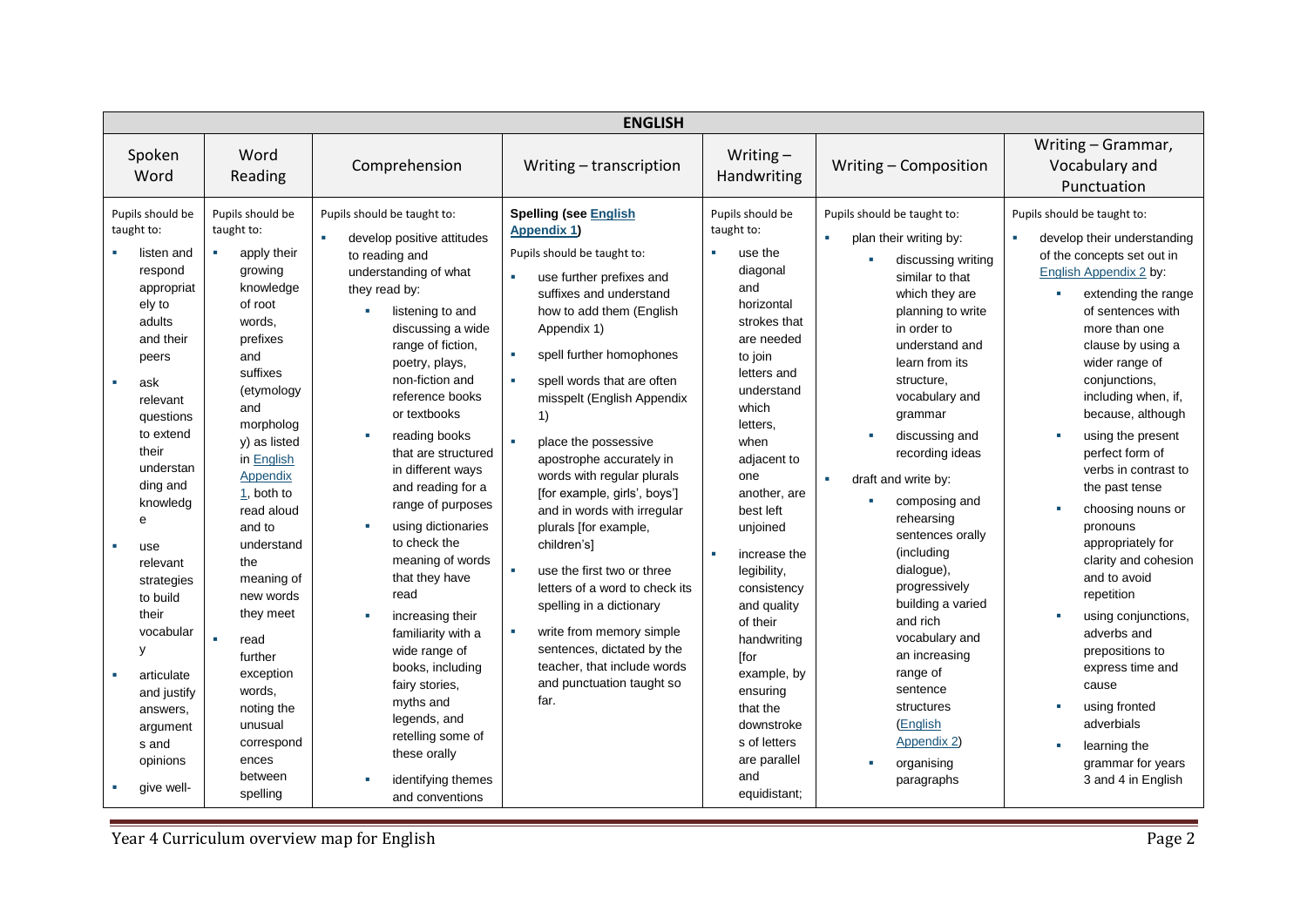| structured  | and sound, | in a wide range of        | that lines of | around a theme             | Appendix 2               |
|-------------|------------|---------------------------|---------------|----------------------------|--------------------------|
| descriptio  | and where  | books preparing           | writing are   | in narratives,             | ×                        |
| ns,         | these      | poems and play            | spaced        | creating settings,         | indicate grammatical and |
| explanati   | occur in   | scripts to read           | sufficiently  | characters and             | other features by:       |
| ons and     | the word.  | aloud and to              | so that the   | plot                       | using commas after       |
| narratives  |            | perform, showing          | ascenders     | in non-narrative           | fronted adverbials       |
| for         |            | understanding             | and           |                            | indicating               |
| different   |            | through                   | descenders    | material, using            | possession by            |
| purposes,   |            | intonation, tone,         | of letters do | simple<br>organisational   | using the                |
| including   |            | volume and action         | not touch].   |                            | possessive               |
| for         |            | discussing words          |               | devices [for<br>example,   | apostrophe with          |
| expressin   |            | and phrases that          |               | headings and               | plural nouns             |
| g feelings  |            | capture the               |               | sub-headings]              | using and                |
| maintain    |            | reader's interest         |               |                            | punctuating direct       |
| attention   |            | and imagination           |               | evaluate and edit by:      | speech                   |
| and         |            | recognising some          |               | assessing the<br><b>CO</b> |                          |
| participat  |            | different forms of        |               | effectiveness of           | use and understand       |
| e actively  |            | poetry [for               |               | their own and              | the grammatical          |
| in          |            | example, free             |               | others' writing            | terminology in           |
| collaborat  |            | verse, narrative          |               | and suggesting             | English Appendix 2       |
| ive         |            | poetry]                   |               | improvements               | accurately and           |
| conversat   |            |                           |               | proposing<br>×             | appropriately when       |
| ions,       |            | understand what they<br>× |               | changes to                 | discussing their         |
| staying     |            | read, in books they can   |               | grammar and                | writing and reading.     |
| on topic    |            | read independently, by:   |               | vocabulary to              |                          |
| and         |            | checking that the         |               | improve                    |                          |
| initiating  |            | text makes sense          |               | consistency,               |                          |
| and         |            | to them,                  |               | including the              |                          |
| respondin   |            | discussing their          |               | accurate use of            |                          |
| g to        |            | understanding             |               | pronouns in                |                          |
| comment     |            | and explaining the        |               | sentences                  |                          |
| $\mathbf s$ |            | meaning of words          |               |                            |                          |
|             |            | in context                |               | proof-read for spelling    |                          |
| use         |            | asking questions          |               | and punctuation errors     |                          |
| spoken      |            | to improve their          |               | read aloud their own       |                          |
| language    |            | understanding of          |               | writing, to a group or the |                          |
| to          |            | a text                    |               | whole class, using         |                          |
| develop     |            | drawing                   |               | appropriate intonation     |                          |
| understan   |            | inferences such           |               | and controlling the tone   |                          |
| ding        |            |                           |               | and volume so that the     |                          |

Year 4 Curriculum overview map for English Page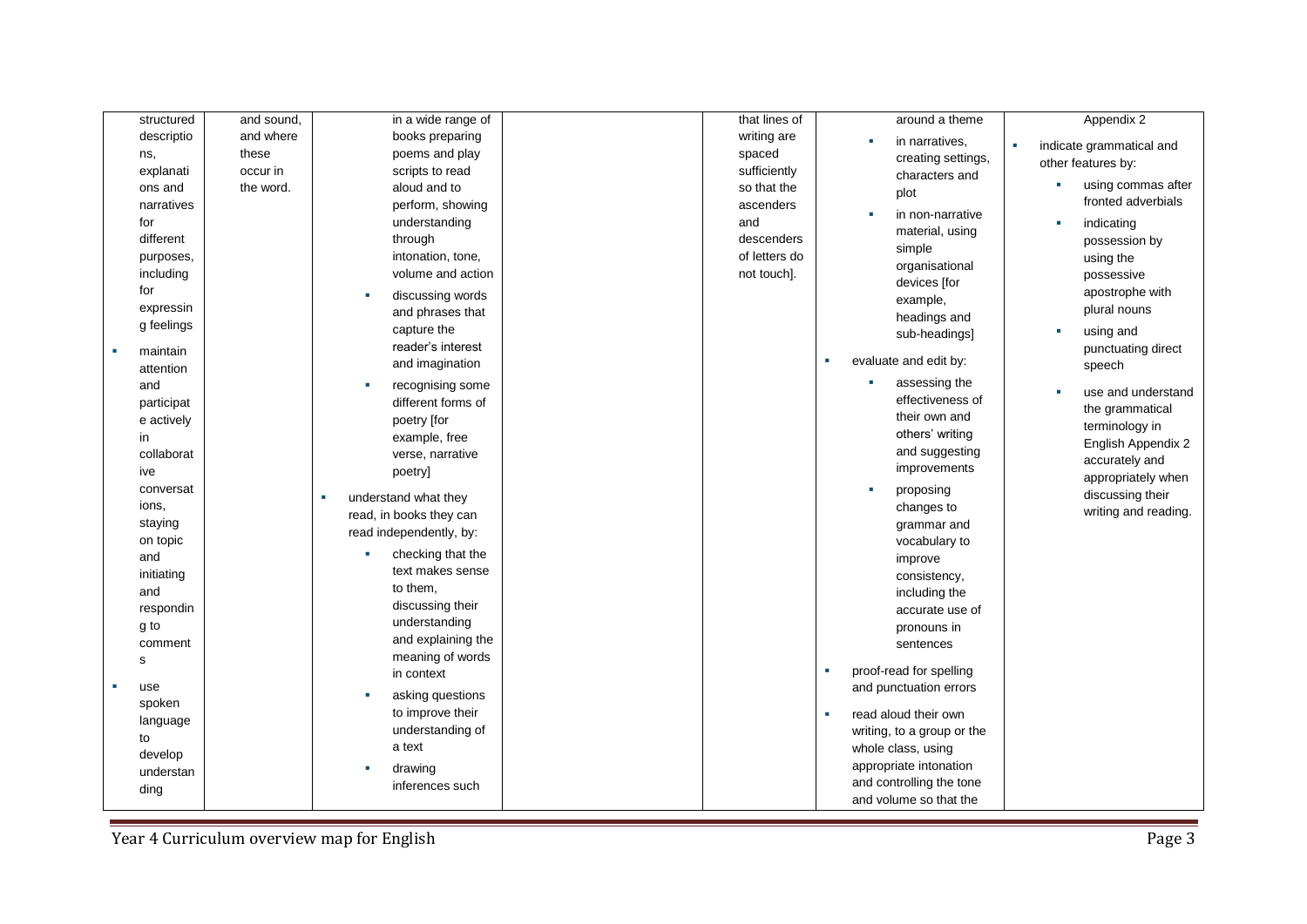| through         | as inferring             | meaning is clear. |
|-----------------|--------------------------|-------------------|
| speculatin      | characters'              |                   |
| g,              | feelings, thoughts       |                   |
| hypothesi       | and motives from         |                   |
| sing,           | their actions, and       |                   |
| imagining       | justifying               |                   |
| and             | inferences with          |                   |
| exploring       | evidence                 |                   |
| ideas           | predicting what<br>×     |                   |
|                 | might happen             |                   |
| speak<br>Ì.     | from details             |                   |
| audibly         | stated and implied       |                   |
| and             |                          |                   |
| fluently        | identifying main<br>٠    |                   |
| with an         | ideas drawn from         |                   |
| increasin       | more than one            |                   |
| g               | paragraph and            |                   |
| command         | summarising              |                   |
| of              | these                    |                   |
| Standard        | identifying how<br>×     |                   |
| English         | language,                |                   |
| participat<br>× | structure, and           |                   |
| e in            | presentation             |                   |
| discussio       | contribute to            |                   |
| ns,             | meaning                  |                   |
| presentati      | retrieve and record<br>× |                   |
| ons,            | information from non-    |                   |
| performa        | fiction                  |                   |
| nces, role      |                          |                   |
| play,           | participate in<br>×      |                   |
| improvisa       | discussion about         |                   |
| tions and       | both books that          |                   |
| debates         | are read to them         |                   |
| gain,<br>×      | and those they           |                   |
| maintain        | can read for             |                   |
| and             | themselves,              |                   |
| monitor         | taking turns and         |                   |
| the             | listening to what        |                   |
| interest of     | others say.              |                   |
| the             |                          |                   |
|                 |                          |                   |